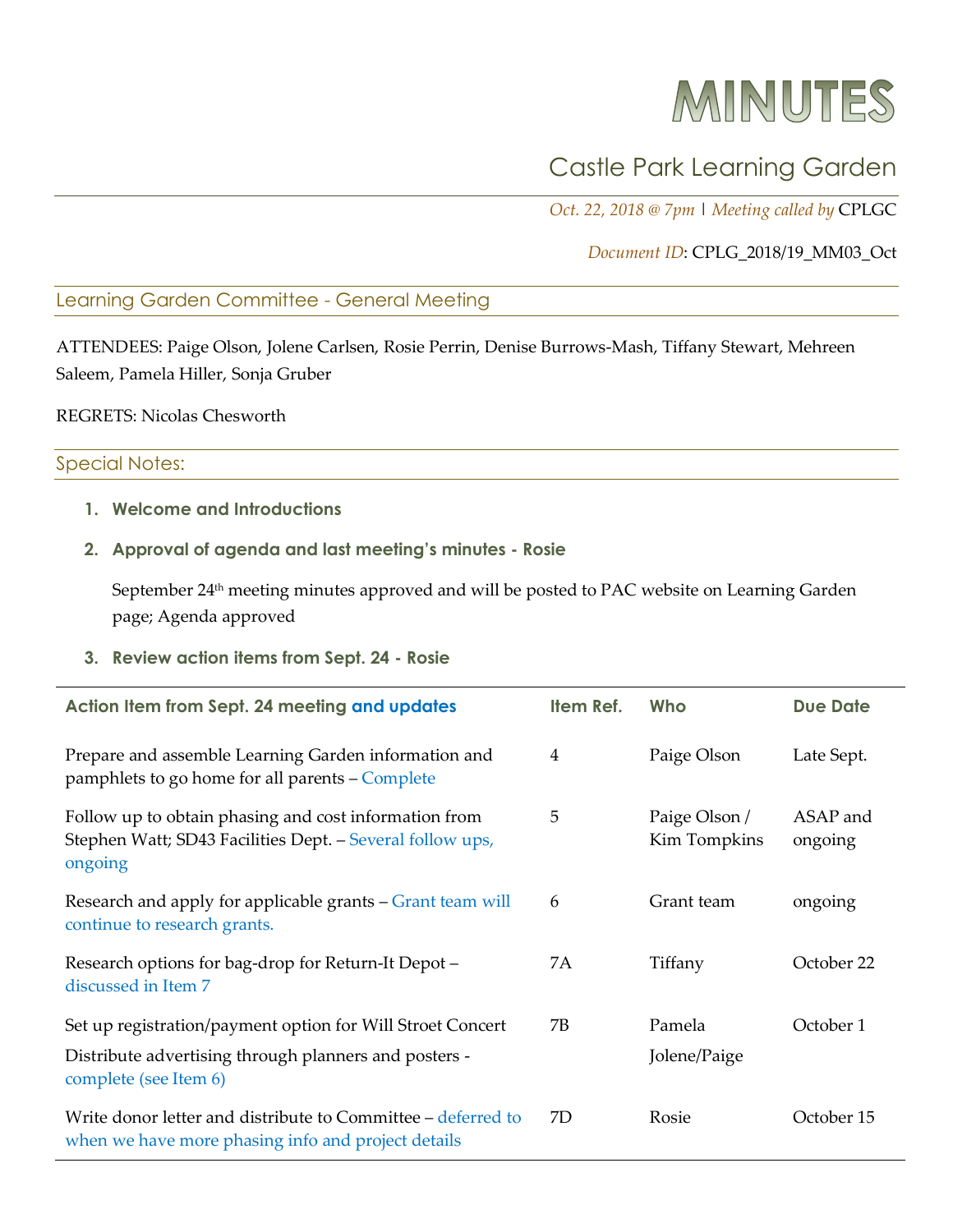# **4. SD43 Facilities - update on phases / cost estimate - Paige**

To date no phasing/cost estimate from Stephen Watt has been provided and despite several attempts to contact him, there has been no response. Consequently, Kim Tompkins (Principal) sent an official letter to Stephen Watt emphasizing the need for phase/cost estimate ASAP and later cc'ed Superintendent Rob Zambrano.

Paige will follow up with Rob/Stephen.

# **5. Great Pumpkin Contest Fundraiser - Paige**

In early October a large pumpkin was donated to Paige for fundraising for the Learning Garden. The Great Pumpkin Contest ran from October 5-16<sup>th</sup> after school and for \$1, students could guess the weight of the pumpkin. There was good enthusiasm for this event from both students and parents and the Environmental Leadership Team was involved in both tickets sales and advertising along with parent volunteers.

Six students correctly guessed the correct weight of the pumpkin (40kg) and Braxton Buchanan (Grade 3 – Mrs. Wong) won the pumpkin. **A total of \$165.10 was raised from this fundraiser**.

#### **6. Will Stroet Concert**

#### **Key information:**

| Date:                        | November 23, 2018            |
|------------------------------|------------------------------|
| Time:                        | 6pm doors open, 6:30pm start |
| Capacity:                    | 355 (standing)               |
| Tickets sold to date:        | 185                          |
| Concession:                  | Chips, juice, frozen yogurt  |
| Volunteer positions to fill: | 15                           |

It was suggested to have some pre-show entertainment – Jolene will find out what the Will Stroet team requires and from there can figure out what will work.

#### **A. Advertising / Ticket Sales:**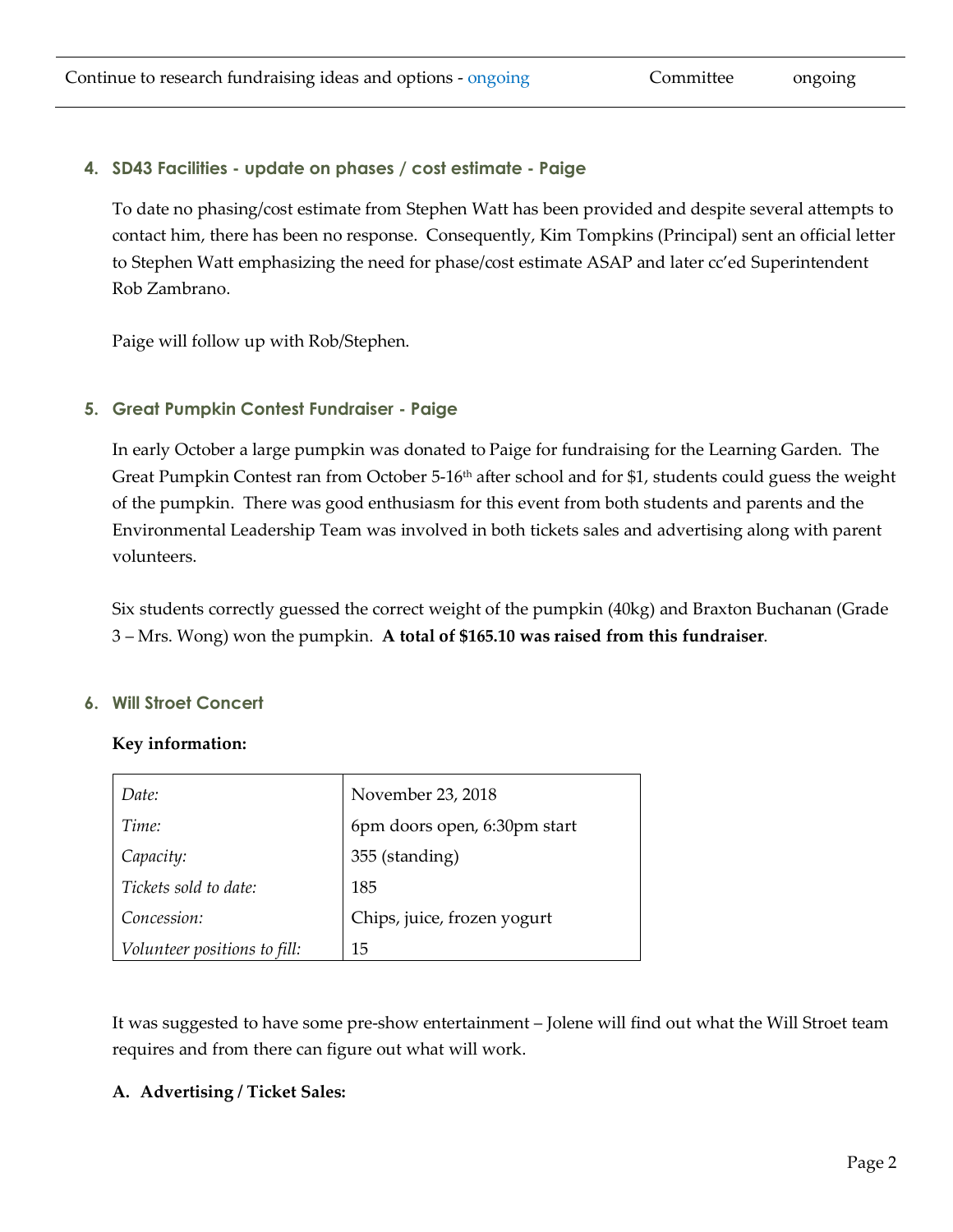Advertising for Will Stroet was done via posters, parent notices and Facebook in early October and sales began shortly after; to date 185 tickets have been sold per Candace at the early bird price of \$10. The School Cash Online summary does not reflect this number however so Rosie will look into this and also find out how to obtain attendee information to be used at check-in at the concert. Regular pricing (\$15/ticket) applies henceforth and the group will send advertising to local daycares and through Susan Jenner's Facebook connection (Coquitlam Moms Group).

#### **B. Concession**:

The group decided that we should do concession at the concert including chips, juice boxes (Jolene) and frozen yogurt (Tiffany) from TCBY which Tiffany indicated can be done on consignment. Flavors will include chocolate, cotton candy, bubble gum and dairy-free mango sorbet. **Three parent volunteers** will be needed to run concession out of the PAC kitchen and Paige will reach out to student volunteers (Riverside or Environmental Leadership Group?).

#### **C. Volunteers:**

Parent volunteers will be required for set-up (4 people 3-4pm, chairs in back only, no mats), admissions (4 people 6-7pm), concession (5:30-7:30) and clean-up (4 people 7:30-8:30pm).

An online signup will be created and distributed first to this Committee and then to the parent community.

#### **7. Return-It Bottle Depot**

A corporate account will need to be set up in order to provide parents with the bag-drop express option at the Return-It Bottle Depot. Can set it up under Castle Park PAC (Rosie to run by Chair & Treasurer first).

#### **8. Financial Snapshot**

A cheque from the City of Port Coquitlam for **\$7,500** was received in October and has been deposited to the account. Parent donations to the Learning Garden since September via School Cash Online total **\$2,362.22** to date. As mentioned in Item #5, the Great Pumpkin Fundraiser earned **\$165.10**. According to the School Cash Online summary **\$1,420** is in the Will Stroet account; however, this does not reflect the 185 tickets sold so this will be looked into further.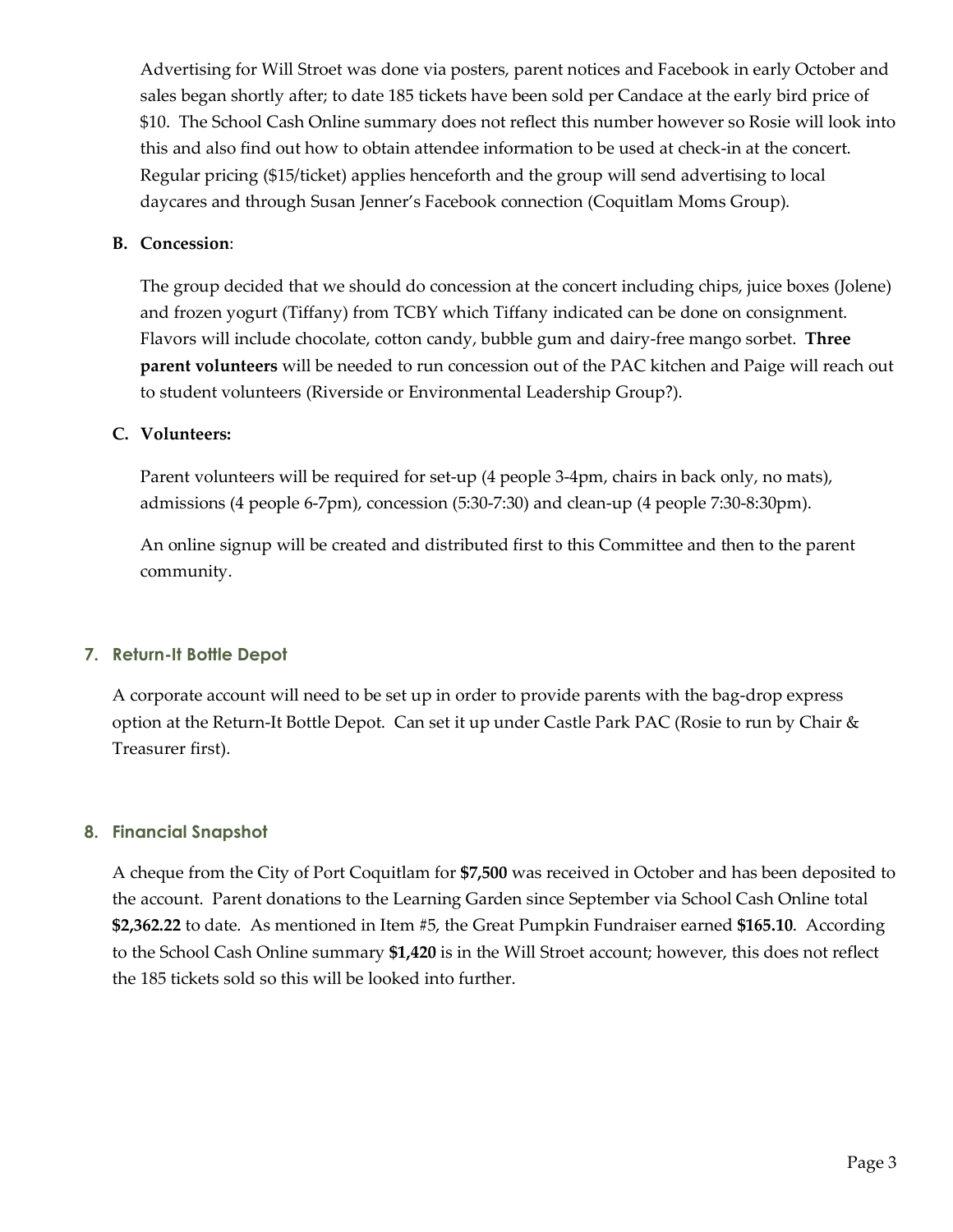#### **9. Open Discussion**

The PoCo Grant approval letter will be posted to the Learning Garden board, Facebook etc. along with the Cobs and Return-It Depot fundraiser information.

Paige will inquire about getting a digital copy of the What's on Port Coquitlam article. Rosie will talk to PAC about moving the PAC board to a more central location.

The new Environmental Leadership Group at Castle Park consists of 25! Grade 5 students who have already been involved in the Pumpkin Contest among other things and may be an option to help out at the Will Stroet concert.

Sonja will look into the possibility of re-using wood from the trees removed from the Port Coquitlam Rec Complex in some way for the Learning Garden.

Other potential fundraising ideas were discussed including Trivia Night (with possible 50/50), Paint Nite (4Cats?), Pub Night at Cat and Fiddle and creating/selling (Gr. 5 team) Christmas crafts.

# **Action Item Item Ref. Who Due Date** Post September 24<sup>th</sup> meeting minutes to PAC website (Learning Garden page) 2 Mehreen Saleem October 25 Follow up to obtain phasing and cost information from Stephen Watt, SD43 Facilities Dept. 4 Paige Olson and Kim Tompkins ASAP and ongoing Put a cap on ticket sales on School Cash Online 6 Paige Cotober 25 Organize TCBY frozen yogurt sales for Will Stroet concession 6 Tiffany November 13 Source chips/juice boxes for Will Stroet concession 6 Jolene November 13 Contact Will Stroet team re: set up requirements to assess pre-show entertainment options 6 Jolene October 27 Create and distribute online signup for Will Stroet Concert volunteers 6 Rosie October 30 Set up a corporate account under Castle Park PAC for express bag-drop option for Return-It Bottle Depot (Rosie to run by Jennifer/Jeff first) 7 Tiffany/Paige November 13

# Looking Forward / Action Items